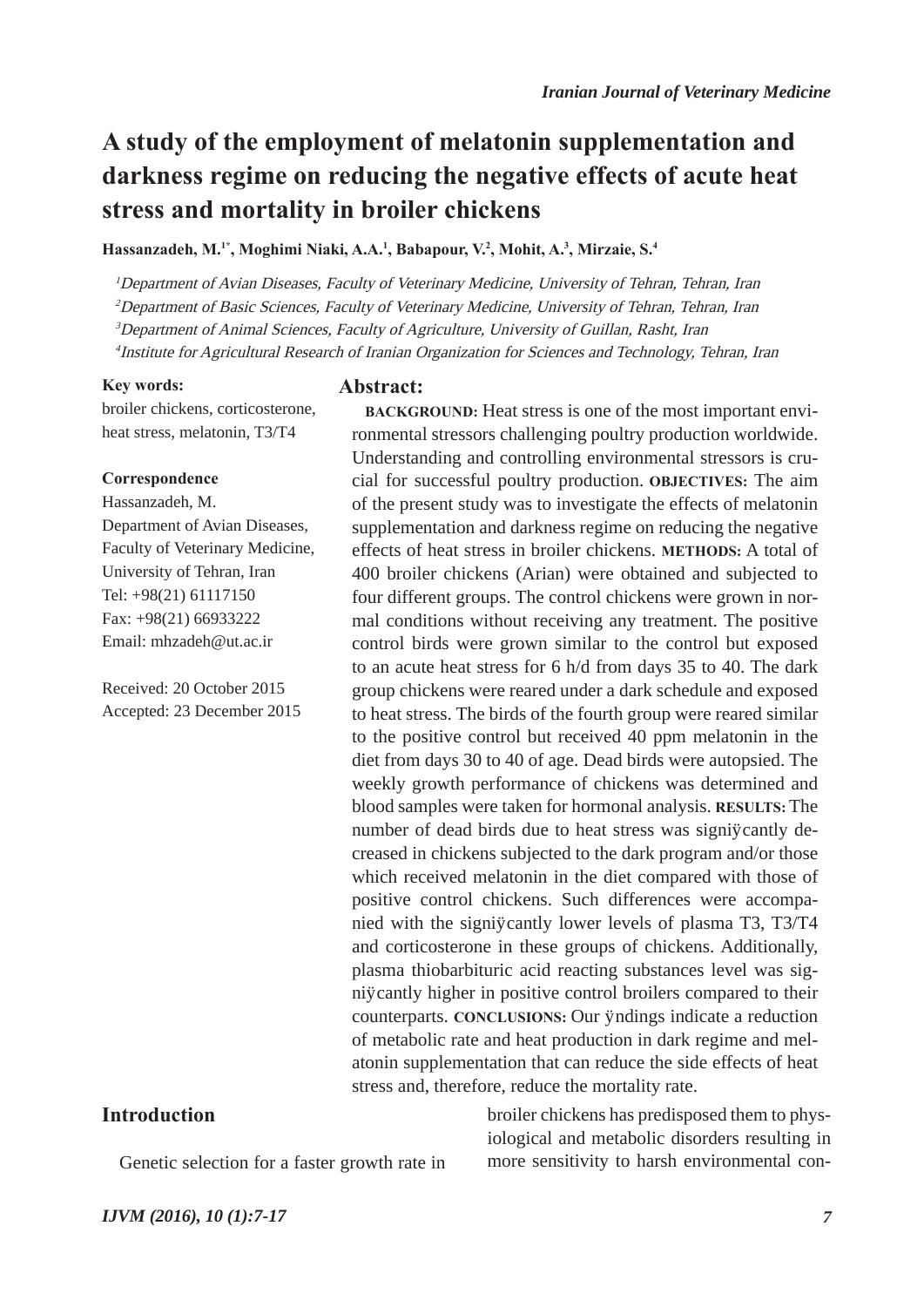ditions including heat stress. Within the thermoneutral zone, the body temperature of birds is maintained by thermal equation. Heat stress occurs when ambient temperature goes above the thermoneutral zone which is between 18 to 22°C for grown broilers (Charles, 2002).

As a consequence of environmental temperature increment, the extra heat could be lost by evaporating the moisture of the respiratory tract through increased respiration rate or panting. In contrast, carbon dioxide would be lost during panting and the bicarbonate buffer system would lower the concentration of hydrogen ions, developing a condition known as respiratory alkalosis (Calder and Schmidt-Neilsen, 1967). During the respiratory alkalosis, the shift in blood pH increasingly depresses the feed intake and adversely affects the overall performance and also health of the birds (Ahmad and Sarwar, 2006). The excessive levels of reactive oxygen forms can be stimulated by stressful situations, e.g., heat stress and clinical conditions (Lara and Rostagno, 2013; Dröge, 2002). These result in the disturbance of balance between the oxidation and antioxidant defense systems, causing lipid peroxidation and oxidative damages to cell membranes, proteins, and DNA (Halliwell and Gutteridg, 1989). This could lead to higher mortality in chickens (Naughton et al., 2002; Gharib et al., 2008).

Hormonal changes occur in broilers under heat stress conditions and the stress responses in poultry are excited mainly by the activation of hypothalamic-pituitary-adrenal axis and of the nervous system (Ben Nathan et al., 1976). Previous studies have indicated that plasma triiodothyronine (T3) concentration of heatstressed chickens may decrease or remain unchanged (Yahav and McMurtry, 2001; May et al., 1986). One of the mechanisms involved in the improved thermotolerance is modulation of heat production through changes in circulating T3 (Bowen et al., 1984; Yahav and Hurwitz, 1996). Lin et al. (2004) pointed a clear

positive relationship between circulating corticosterone levels and plasma lipid peroxidation, which is a direct indication of oxidative cellular damage in broiler chickens (Iqbal et al., 1990).

Melatonin is a neural hormone which is secreted mainly by the pineal gland during the darkness in chickens as in other animals. This hormone is involved in many biological functions including thermoregulation mechanism, reproductive and cardiopulmonary systems, and behaviors of birds (Apeldoorn et al., 1999; Ambriz-Tututi et al., 2009).

Several studies have shown that discontinuous lighting or darkness regime would improve the feed conversion rate and decrease the mortality rate of metabolic disorders such as leg problems, ascites, and sudden death syndrome (Blair et al., 1993; Özkan et al., 2000; Stub and Vestegaard, 2001; Sanotra et al., 2002; Hassanzadeh et al., 2012, 2014).

While most researchers have studied the physiological and/or metabolic changes in heat-stressed birds, only a few of them have implemented management activities to control heat-stressed mortality by taking the darkness regime. Based on these, the aim of the present study was to investigate the effects of melatonin supplementation and darkness regime on reducing the negative consequences of heat stress and its related mortality rate in broiler chickens.

## **Materials and Methods**

A total of 400-day-old fast growing broiler chickens (GGP stock of Pure Sir Broiler Line, Arian Co., Babolkenar, Iran) were reared under a nearly continuous lighting schedule (23 L: 1D) until day 9 of age. Thereafter, they were randomly divided over four equal-sized rooms  $(6\times3 \text{ m2})$ , each containing four foor pens  $(25)$ chicks per pen) and housed in a low altitude farm 50m above the sea level in the north of Iran. The chickens were reared for six weeks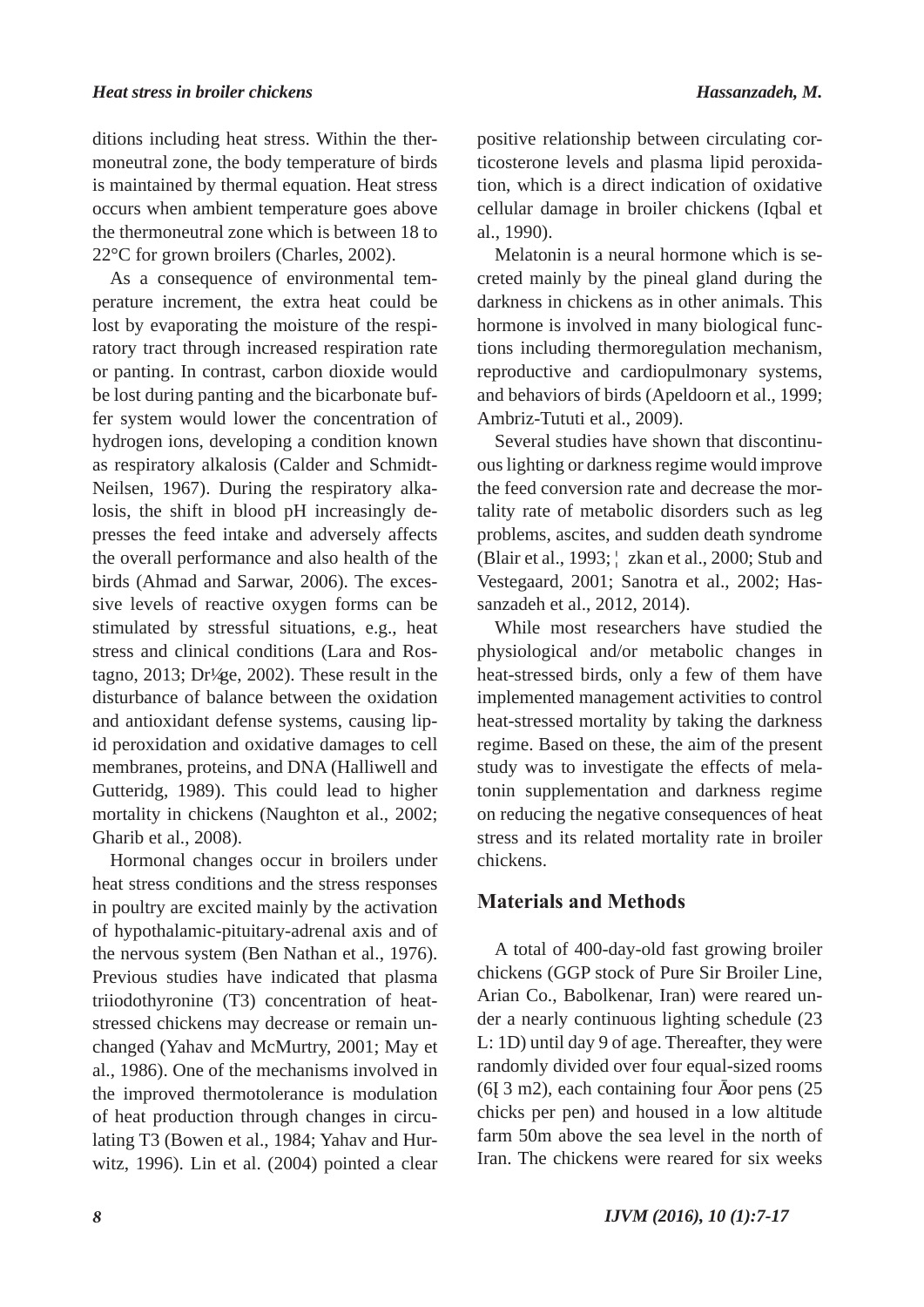on wood shavings under standard conditions and provided ad libitum access to water and a standard ration (Starter: 2850 kcal/kg metabolizable energy and 210 g/kg crude protein, Grower: 2950 kcal/kg metabolizable energy and 200 g/kg crude protein, Finisher: 3050 kcal/kg metabolizable energy and 190 g/kg crude protein formulated) to meet the requirements for broilers (National Research Council, 1994). In the first room, chickens of the negative control (ConN) group received 23L:1D lighting regime up to the end of the study. The positive control (ConP) chickens were grown similar to the ConN birds up to 35 days of age, but from days 35 to 40, these chickens were exposed to an acute heat stress for 6 h/d. Each day, the temperature was gradually raised up to  $38\pm1\degree$ C during the frst hour and the degree was kept for the next 5 hours. In the third room (Dark), lighting schedules were provided as presented in Fig 1. Briefy, the dark-length schedules in this group consisted of: 1 to 9 days, 23L:1D; 10 to 11 days, 20L:4D; 12 to 13 days, 19L:5D; 14 to 31 days, 18L:6D; 32 to 33 days, 19L:5D; 34 to 35 days, 20L:4D; 36 to 41 days, 21L:3D and 41 to 42 days, 23L:1D. The birds of the fourth group (Melat) were reared similar to the ConN up to the  $30<sup>th</sup>$  day, but they received 40 ppm melatonin (Vitane pharmaceutical) in the diet (Apeldoorn et al., 1999) from days 30 to 40 of age. In this study, chickens of the Dark and Melat groups were also exposed to an acute heat stress simultaneously in similar conditions, as already explained for ConP birds. The body weight, feed intake, and feed conversion ratios (FCR) were measured weekly and the mortality rate was recorded daily for each group separately. Blood samples of 10 birds from each group of chickens were randomly taken on days 10, 20, 30, 35, 38 and 42 of age in heparinized tubes. The plasma was separated and stored in aliquots at -20°C for further analysis.

The plasma samples were sent to the Department of Biosystems, Catholic University Leuven, Belgium, for determining the levels of thyroid hormones (T3, T4), corticosterone, and thiobarbituric acid reacting substances (TBARS). Thyroid hormones and corticosterone levels were measured by radioimmunoassay according to the method described earlier (Decuypere et al., 1983, 1994; Hassanzadeh et al. 2004).

Plasma lipid peroxidation was estimated by the spectrophotometric determination of TBARS as reported by Lin et al. (2006). TBARS were expressed as nanomoles of malondialdehyde (MDA) per milliliter of plasma.

Statistical analysis was performed using the ''General linear model procedure'' (SAS Institute Inc., 2008). If a significant overall effect (p<0.05) was found, treatment means were compared using the Scheffe test.

## **Results**

The total number of dead birds due to acute heat stress, mean body weight, the feed intake, and FCR of the different groups of treated birds are summarized in Table 1.

During the 6 weeks of the experiment, 28 (7%) of 400 chickens died (Table 1). Of these, 19 (4.8%) died due to acute heat stress from days 35 to 41 of age . While the other 9 (2.3%) dead birds observed over the first 5 weeks of the growing period were due to neonatal infections (3 birds), arthritis (2 birds), sudden death syndrome (1 bird) and ascites (3 birds). Between days 35 to 41 of the study, 10 of 100 birds (10%) which have been reared under ConP program died due to heat stress, while the rate of heat-stressed mortality declined under the dark condition (5/100 birds) and also when 40 mg melatonin was supplied in the diet (4,100 birds).

Imposing birds to the dark conditions reduced the absolute body weight of chickens compared to the other three groups of birds at days 14 onwards but the difference was only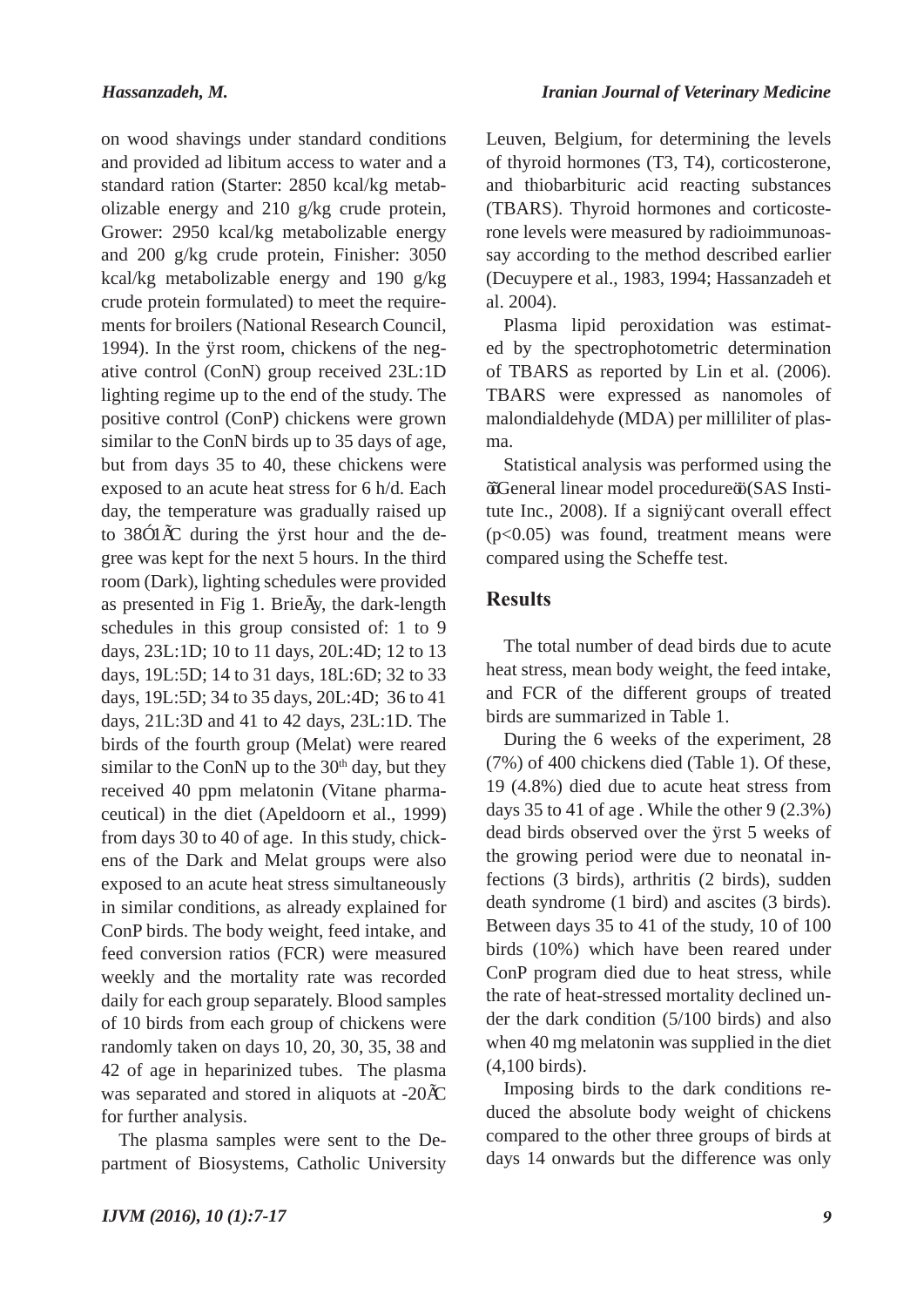

Figure 1. The duration of darkness regime, melatonin and heart stress treatments in experiment.



Figure 2. Effects of melatonin supplementation, darkness regime and acute heat stress on plasma  $T_{3}$ . (ng/ml) concentrations and  $T_{3}$  $T_4$  ratios. Con $N \longrightarrow$  Con $P \longrightarrow$  Dark  $\longrightarrow$  Melat



Figure 1. Effects of melatonin supplementation, darkness regime and acute heat stress on plasma corticosterone (ng/ml) concentration. ConN — ConP — Dark Melat ·

significant at day 35 ( $p<0.001$ ) of age. Meanwhile, melatonin and short period exposure to heating stress had no significant effects on the body weight of chickens (Table 1). Restricting lighting programs and melatonin had also no significant effects on feed intake or feed conversion ratios in all ages. However, feed consumption of dark-reared group chickens tended to be lower from day 14 on, but no significant infuence was seen.

At days 30 and 35 of age, mean plasma T3 levels of Dark-reared birds were significantly (p<0.0001) lower than the ConN, ConP, and Melat groups. From day 35 onward, plasma T3 concentrations of ConP and Melat groups declined. Therefore, the T3 levels of these two groups of chickens were the same as the darkness regime birds and were significantly (p<0.0001) lower compared with the ConN at day 38 of age. Also on day 42, no significant difference was observed between the T3 levels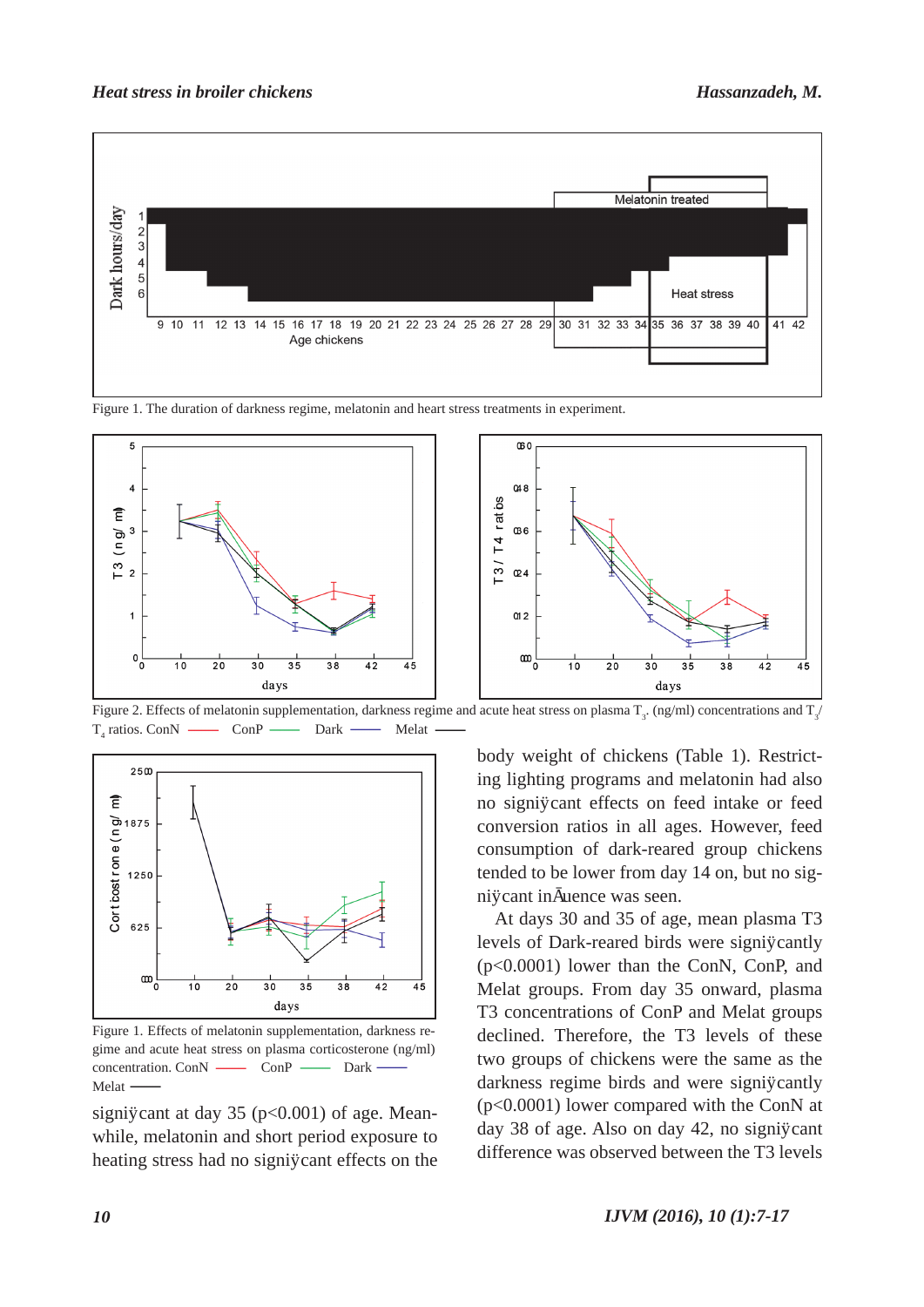Table 1. Effects of melatonin supplementation and darkness regime on body weight (BW), feed intake (FI) and FCR of broiler chickens and the number of dead birds due to acute heat stress. (\*) number of dead birds to 100 birds. Within rows in each age, means with no common superscripts are significantly different ( $p<0.05$ ).

| Parameters/age     |            | ConN            | ConP                  | Dark                  | <b>Melat</b>          | p-Values  |
|--------------------|------------|-----------------|-----------------------|-----------------------|-----------------------|-----------|
| Dead /total birds* |            | 0/100           | 10/100                | 5/100                 | 4/100                 |           |
| $BW(g)$ Day 14     |            | $388 \pm 4$     | $368 \pm 8$           | $362 \pm 9$           | $383 \pm 6$           | <b>NS</b> |
| Day 28             |            | $1184 \pm 13$   | $1210 \pm 34$         | $1167 \pm 28$         | $1226 \pm 23$         | <b>NS</b> |
| Day 35             |            | $1853 \pm 16^a$ | $1842 \pm 15^{\rm a}$ | $1765 \pm 17^{\rm b}$ | $1859 \pm 17^{\circ}$ | 0.001     |
| Day 42             |            | $2275 \pm 43$   | $2269 \pm 35$         | $2208 \pm 37$         | $2264 \pm 39$         | <b>NS</b> |
| FI(g)              | Day 1-14   | $495 \pm 3$     | $494 \pm 4$           | $497 \pm 3$           | $493 \pm 2$           | <b>NS</b> |
| Day 14-28          |            | $1527 \pm 44$   | $1505 \pm 29$         | $1478 \pm 80$         | $1549 \pm 31$         | <b>NS</b> |
| Day 28-35          |            | $1372 \pm 20$   | $1381 \pm 88$         | $1291 \pm 16$         | $1372 \pm 32$         | <b>NS</b> |
| Day 35-42          |            | $1194 \pm 56$   | $1217 \pm 69$         | $1177 \pm 41$         | $1182 \pm 55$         | <b>NS</b> |
| Day 1-42           |            | $4588 \pm 66$   | $4597 \pm 46$         | $4443 \pm 49$         | $4593 \pm 67$         | <b>NS</b> |
| <b>FCR</b>         | Day $1-14$ | $1.48 \pm 0.05$ | $1.61 \pm 0.09$       | $1.60 \pm 0.08$       | $1.49 \pm 0.12$       | <b>NS</b> |
| Day 14-28          |            | $1.91 \pm 0.11$ | $1.77 \pm 0.07$       | $1.83 \pm 0.05$       | $1.84 \pm 0.06$       | <b>NS</b> |
| Day 28-35          |            | $2.04 \pm 0.05$ | $2.18 \pm 0.04$       | $2.16 \pm 0.03$       | $2.14 \pm 0.07$       | <b>NS</b> |
| Day 35-42          |            | $2.64 \pm 0.21$ | $2.74 \pm 0.18$       | $2.65 \pm 0.15$       | $2.97 \pm 0.18$       | <b>NS</b> |
| Day 1-42           |            | $2.06 \pm 0.11$ | $2.07 \pm 0.13$       | $2.05 \pm 0.08$       | $2.07 \pm 0.14$       | <b>NS</b> |

Table 2. Effects of melatonin supplementation, darkness regime and acute heat stress on plasma TBARS levels. Within rows in each age, means with no common superscripts are significantly different ( $p<0.05$ ).

| Age                 | ConN                  | ConP                    | Dark            | <b>Melat</b>    | p-Values  |
|---------------------|-----------------------|-------------------------|-----------------|-----------------|-----------|
| <b>TBARS</b> (nm/L) |                       |                         |                 |                 |           |
| Day $10$            | $2.14 + 0.26$         | $2.17 + 0.20$           | $2.10 + 0.19$   | $2.11 + 0.25$   | <b>NS</b> |
| Day 20              | $2.19 \pm 0.38$       | $1.99 + 0.29$           | $1.85 + 0.12$   | $1.95 + 0.26$   | <b>NS</b> |
| Day 30              | $1.53 \pm 0.16$       | $1.39 \pm 0.11$         | $1.26 \pm 0.12$ | $1.46 \pm 0.11$ | <b>NS</b> |
| Day 35              | $1.26 + 0.11$         | $1.43 + 0.17$           | $1.52 + 0.21$   | $1.44 + 0.13$   | <b>NS</b> |
| Day 38              | $1.22 + 0.05^{\circ}$ | $1.51 \pm 0.09^{\rm a}$ | $1.02 + 0.06^b$ | $1.03 + 0.08^b$ | 0.05      |
| Day 42              | $1.25 + 0.09$         | $1.20 + 0.10$           | $1.36 + 0.15$   | $1.27 + 0.14$   | <b>NS</b> |

of the four groups (Fig. 2).

The results of T3/T4 ratios were almost similar to the T3 levels. Dark-reared birds showed significantly lower T3/T4 ratios than the other three groups on days  $30$  ( $p<0.01$ ) and  $35$ (p<0.001) of age. On day 38, acute heat stress, dark exposure, and melatonin supplementation significantly ( $p<0.0001$ ) decreased T3/T4 ratios compared to the control birds. No significant difference was pronounced among the T3/ T4 ratios of the different groups at the end of the study (Fig. 2).

As shown in Fig. 3, no significant differences were found between the corticosterone values of chickens between the four groups in the first 30 days of the growing period, but melatonin-treated birds had significantly (p<0.0001) lower plasma corticosterone levels at day 35 of age. At day 42 of age, Dark-reared chickens showed significantly ( $p<0.005$ ) lower plasma corticosterone levels compared to the other three group chickens,

Darkness and melatonin had no significant effects on plasma TBARS in the current study. However, exposure to heat stress had a significant  $(p<0.05)$  infuence on plasma TBARS levels, only at day 38 of age. At this age, the plasma TBARS level was significantly (p<0.05) higher in ConP broilers compared to their counterparts (Table 2).

### **Discussion**

Heat stress causes a series of physiologi-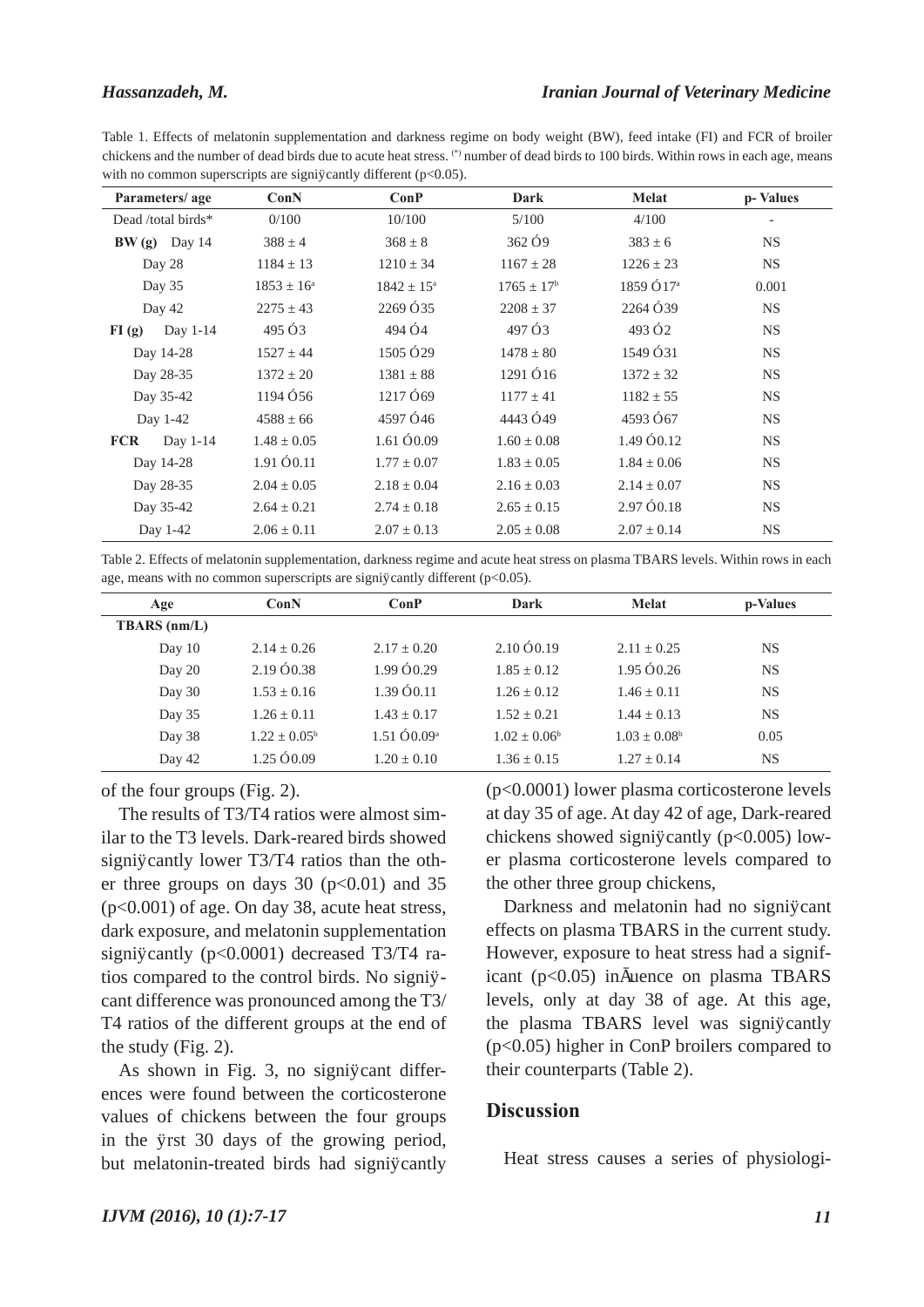cal and metabolic changes in broiler chickens such as elevated body temperature, panting, and respiratory alkalosis (Deyhim and Teeter, 1991). This results in significant direct economic losses to the broiler industry due to the ruined feed effciency of the fock and higher mortality rate at farm, especially at marketing ages (Cooper and Washburn, 1998; Naughton et al., 2002; Gharib et al., 2008; Kusandi and Djulardi, 2011). Data in the current study demonstrated that rearing fast growing broiler chickens under darkness regime or feeding with melatonin-supplemented diets leads to a reduction of the mortality rate of broiler chickens when being exposed to acute heat stress. It could be explained by different mechanisms.

Imposing dark schedules reduced the absolute body weight of chickens which coincided with a temporary lower tendency in feed intake (Table 1). This difference in growth rate results in a more concave growth pattern which decreased the heat production of the birds (Buyse et al., 1994; Buys et al., 1998; Julian, 2005) and, consequently, heat-induced mortality (Al-Masri, 2010). Such a claim has already been made in our previous works on ascites syndrome (Buys et al., 1998; Hassanzadeh et al., 2000, 2003, 2005, 2012, 2014), namely that limiting the number of hours of daily light would slightly slow the growth rate, especially at an earlier age. It also reduces the activity of birds that requires additional oxygen. Hence, it would diminish metabolic demands and extra heat production which predisposes chickens to develop metabolic disorders (Julian, 2005; Hassanzadeh et al., 2012, 2014).

It is well known that thyroid hormones play crucial roles in thermoregulation in avian species, and plasma T3 levels are positively correlated with heat production (Buyse et al., 1992; Decuypere and Kühn, 1984, 1988). It is an indicator for the metabolic demand acceleration of the basal metabolic rate by causing an increase in the mitochondria mass, mitochondria cytochrome content, and respiratory rate (Decuypere and Kühn, 1984; Hassanzadeh et al., 2014). In the current study, the decrease of acute heat-induced mortality was accompanied with the diminished T3 and T3/T4 levels at days 30, 35, and 38 of age, in chickens reared under the dark regime (Fig. 1). These are again strengthening the view that a lower metabolic rate had a positive correlation on the side effects of heat-stressed birds. Such an idea is supported by the earlier hypothesis (Apeldoorn et al., 1999; Abbas et al., 2007; Gharib et al., 2008) which stated that restricting light schedules is triggered for heat tolerance, thermoregulation, and hence, health of chickens.

Many biochemical reactions increase with high temperature; it is, thus, very likely that elevated body temperature, in heat stress conditions, would enhance the generation of free radicals via accelerated metabolic reactions in cells and tissues. Lin et al. (2000) suggested that the increased generation of oxygen-free radicals and cytotoxicity of oxidants may mediate in part, heat-induced cellular damage through the lipid peroxidation. In contrast, melatonin, a pineal gland-derived hormone, plays an important role in the antioxidant defense system (Pieri et al., 1994; Barlow-Walden et al., 1995) and has an effective free-radical-scavenging activity (Ozturk et al., 2002). An additional mechanism that could be claimed to be effective in controlling the disadvantages of heat stress is the melatonin treatment of chickens.

Siegel (1995) reported that elevation of plasma corticosterone levels is recognized as an indicator of stress in avian species. Ben Nathan et al. (1976) have argued that exposure to high environmental temperatures will activate the hypothalamo-pituitary-adrenal-axis in chickens that culminates in increased plasma corticosterone levels. Our data showed that the broiler chickens exposed to acute heat stress but fed with a melatonin-supplemented diet (35 d) or reared under the dark program (42 d) had significantly lower plasma corticosterone levels than the ConP group chickens (Fig. 3).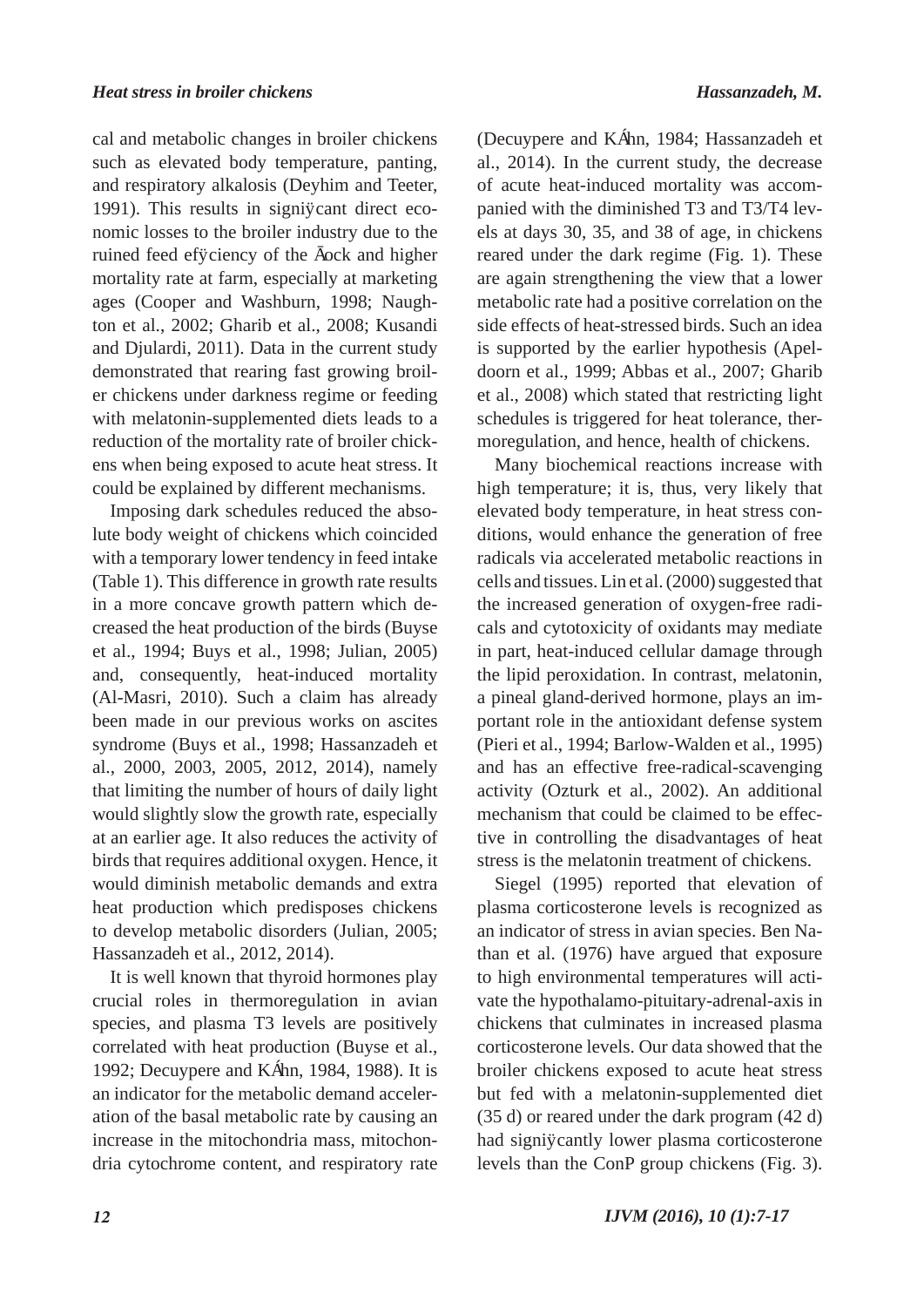Based on this phenomenon, it is reasonable to hypothesize that these two groups of birds had less difficulty to cope with high environmental temperature and had better tolerance, resulting in numerically reduced dead birds. There is also evidence that melatonin is able to modulate stress at both central and peripheral levels by exerting its inhibitory role in the hypothalamo-pituitaryadrenal axis of chickens and by suppressing hypothalamic gene expression of proopiomelanocortin that encodes ACTH (Decuypere et al., 1989; Rasmussen et al., 2003). The mechanisms might be involved in the current study, since in both Dark and Melat groups heat-induced mortality decrement was accompanied with a significant decrease of plasma corticosterone levels.

A significant elevation of plasma TBARS concentrations observed in ConP but not in the other chicken groups on day 38 of age (Table 2), is included in the studies of Lin et al. (2000) and Mahmoud and Edens (2003), since plasma lipid peroxidation is estimated by determining plasma TBARS (Lin et al., 2004ab). These results proved a disturbance of the equilibrium between the generation and reduction of oxidants that was led to increase lipid peroxidation in ConP birds compared to their counterparts. In contrast, it also means that a positive correlation might exist between dark and melatonin treatments with lipid peroxidation in heat-stressed chickens.

Plasma T3 levels of ConP chickens was significantly lower than the ConN chickens on day 38 of age (Fig. 2), and this is supported by previous studies which have reported that T3 concentrations consistently decrease in high temperature conditions (Geraert et al., 1996; Star et al., 2008). It appears that high temperature conditions improve thermotolerance by enhancing the ability to reduce T3 concentration followed by reducing the heat production of birds (Bowen et al., 1984; Yahav and Hurwitz, 1996).

Overall, no significant effect of melatonin

on absolute body weight, feed intake, or feed consumption ratios of chickens was observed throughout the study which is confrmed by Apeldoorn et al. (1999) and Brennan et al. (2002). However, it is inconsistent with the previous reports (Osei et al., 1989; Clark and Classen, 1995) and such differences could be due to the age of birds and/or the duration of melatonin use.

Significant negative effects of high ambient temperature on the growth performance of poultry have been widely reported (Cooper and Washburn, 1998; Sahin et al., 2003; Abbas et al., 2007). However, such results were not observed in our study. Thus, differences were most probably due to the method and the duration of heat exposure to the chickens. In the current study, acute heat stress has been applied for a few hours in the last days of the growing period. Therefore, we observed more acute stress responses, e.g., mortality and hormonal changes when compared with the chronic heat stress response, e.g., the ruined feed effciency of birds.

Many authors have reported that the change of continuous to restricted lighting schedule is followed by initial growth depression. This depression is, however, followed by a period of compensatory growth in a way that the birds reared in alternative light reached almost the same final body weight at the marketing age, as those reared in continuous light (Classen et al., 1991; Buyse et al., 1994; Buys et al., 1998; Hassanzadeh et al., 2000, 2003, 2012, 2014). In the present study, although full compensatory growth was not achieved by chickens reared under dark conditions compared to their counterparts on 42 days of age, the difference  $(60 g)$  was not statistically significant. It seems that occasionally the management activities which are usually implemented to control metabolic disorders, e.g., heat stress at the farm level, are necessary to keep the profitability of broiler chicken farming, even by not being able to achieve the maximum growth potential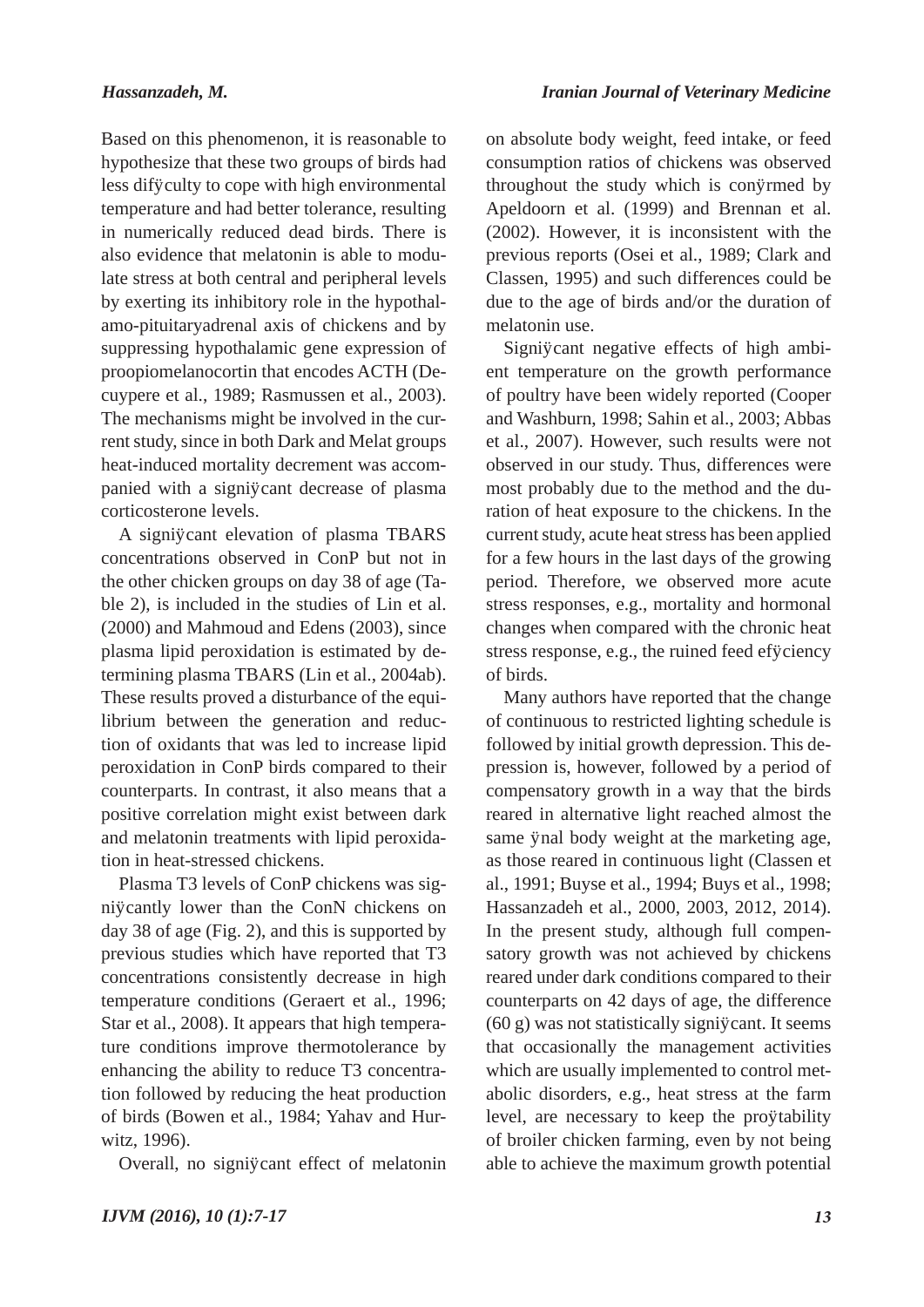#### *Heat stress in broiler chickens Hassanzadeh, M.*

of broiler chickens at the marketing age. Additionally, our data showed that exposing broiler chickens to acute heat stress but feeding them with a melatonin-supplemented diet or rearing them under the dark program has significantly beneficial effects on the hormonal activities that are involved in many biological functions and the mortality rate of birds. Whether the positive effect of the dark regime seen here can be attributed to itself or to the secretion of melatonin will need further studying.

## **Acknowledgements**

This research was funded by the research committee of the University of Tehran, Faculty of Veterinary Medicine.

#### **References**

- 1. Abbas, A.O., Gehad, A.E., Hendricks, G.L., Gharib, H.B.A., Mushily, M.M. (2007) The effect of lighting program and melatonin on the alleviation of the negative impact of heat stress on the immune response in broiler chickens. Int J Poult Sci. 6: 651- 660.
- Ahmad, T., Sarwar, M. (2006) Dietary elec-2. trolyte balance: Implications in heat stressed broilers. World's Poult Sci J. 62: 638-653.
- Al-Masri, F. (2010) A comparative study on 3. the influence of different lighting programs and anatomical parameters of cardiopulmonary systems on the incidence of ascites in broiler chickens. Ph.D thesis nr 399, Faculty of Veterinary Medicine, University of Tehran.
- Ambriz-Tututi, M., Rocha-Gonzalez, HI., 4. Cruz, S.L., Granados-Soto, V. (2009) Mela- tonin: a hormone that modulates pain. Life Sci. 84: 489-498.
- Apeldoorn, E.J., Schrama, J.W., Mashaly, M.M., 5. Parmentier, H.K. (1999) Effect of melatonin and lighting schedule on energy metabolism in broiler chickens. Poult Sci. 78: 223- 229.
- Barlow-Walden, L.R., Reiter, R.J., Abe, M., 6. Pablos, M., Menendez-Pelaez, A., Chen, L.D.

(1995) Melatonin stimulates brain glutathione peroxidase activity. Neurochem Int. 26: 497- 502.

- Ben Nathan, D., Heller, E.D., Perek, M. (1976) 7. The effect of short heat stress upon leucocyte count, plasma corticosterone level, plasma and leucocyte ascorbic acid content. Br Poult Sci. 17: 481-485.
- Blair, R., Newberry, R.C., Gardiner, E.E. 8. (1993) Effects of lighting pattern and dietary tryptophan supplementation on growth and mortality in broilers. Poult Sci. 72: 495-502.
- Bowen, S.J., Washburn, K.W., Huston, T.M. 9. (1984) Involvement of the thyroid gland in the response of the young chicken to heat stress. Poult Sci. 63: 66-69.
- Brennan, C.P., Hendricks III., G.L., El-Sheikh, 10. T.M., Mashaly, M. M. (2002) Melatonin and the enhancement of immune responses in im- mature male chickens. Poult Sci. 81: 371-375.
- cuypere, E. (1998) Intermittent lighting re-<br>duces the incidence of ascites in broilers: an interaction with protein content of feed on performance and the endocrine system. Poult Sci. 77: 54-61. 11. Buys, N., Buyse, J., Hassanzadeh, M., De-
- 12. Buyse, J., Decuypere, E., Berghman, L., Ku"hn, R.E., Vandesande, F. (1992) Effect of dietary protein content on episotic growth hormone secretion and on heat production of male broiler chickens. Br Poult Sci. 33: 1101-1109.
- 13. Buyse, J., Decuypere, E., Michels, H. (1994) intermittent lighting and broiler production. 1. Effect on female broiler performance. Arch fürGefl. 58: 69-74.
- perature regulation and evaporation in the pi-<br>geon and the roadrunner. Am J Physiol. 213: 883-889. 14. Calder, W., Schmidt-Nielsen, K. (1967) Tem-
- Clark, W.D., Classen, H.L. (1995) The effects 15. of continuously or diurnally fed melatonin on broiler performance and health. Poult Sci. 74: 1900-1904.
- 16. Classen, H.L., Riddell, C., Robinson, F.E. (1991) Effect of increasing photoperiod length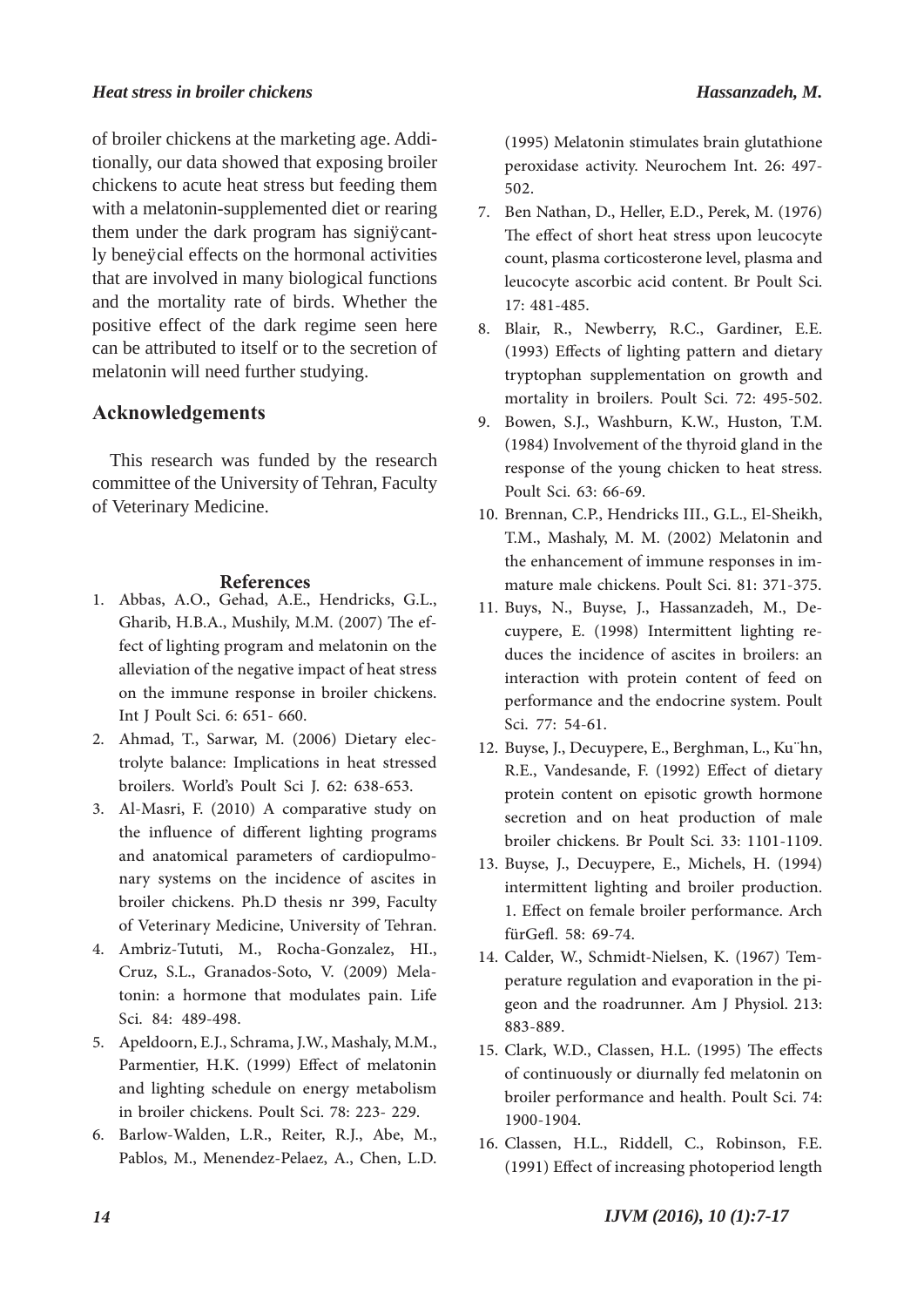on performance and health of broiler chick- ens. Br Poult Sci. 32: 21-29.

- 17. Cooper, M.A., Washburn, K.W. (1998) The relationships of body temperature to weight gain, feed consumption and feed utilization in broilers under heat stress. Poult Sci. 77: 237- 242.
- 18. Decuypere, E., Kühn, E.R. (1984) Alterations in thyroid hormone physiology induced by temperature and feeding in newly hatched chickens. Acta Physiol. 39: 380-391.
- Decuypere, E., Scanes, C.G., Kuhn, E.R. (1983) 19. Effects of glucocorticoids on circulating concentrations of thyroxine  $(T_4)$  and triiodothycentrations of thyroxine  $(T_4)$  and triiodothy-<br>ronine  $(T_3)$  and on peripheral monodeiodinaronine  $(T_3)$  and on peripheral monodeiodina-<br>tion in pre- and post-hatching chickens. Horm Metab Res. 15: 233-236.
- 20. Decuypere, E., Darras, V.M., Vermijlen, K. Kuhn, E.R. (1989) Developmental changes in the corticosterone response to corticotrophin and in the adrenal corticosterone content of rapid and slow growing strains of chickens (*Gallus domesticus*). Br Poult Sci. 30: 699-709.
- 21. Decuypere, E., Vega, C., Bartha, T., Buyse, J., Zoons, J., Albers, G.A.A. (1994) Increased sensitivity to triiodothyronine (T3) of broiler lines with a high susceptibility for ascites. Br Poult Sci. 35: 287-297.
- 22. Deyhim, F., Teeter, R.G. (1991) Sodium and potassium chloride drinking water supple- mentation effects on acid-base balance and plasma corticosterone in broilers reared in thermoneutral and heat-distressed environ- ment. Poult Sci. 70: 2551-2553.
- 23. Dröge, W. (2002) Aging-related changes in the thiol/disulfide redox state: implications for the use of thiol antioxidants. Exp Gerontol. 37: 1333-45.
- Geraert, P.A., Padilha, J.C., Guillaumin, S. 24. (1996) Metabolic and endocrine changes in- duced by chronic heat exposure in broiler chickens: biological and endocrinological variables. Br J Nutr. 75: 205-216.
- 25. Gharib, H.B.A., Desoky, A.A., El-Menawey, M.A., Abbas, A.O., Hendricks, G.L., Mashaly,

M. (2008) The role of photoperiod and mela- tonin on alleviation of the negative impact of heat stress on broilers. Int J Poult Sci. 7: 749- 756.

- 26. Halliwell, B.H., Gutteridge, J.M.C. (1989) Free Radicals in Biology and Medicine.  $(2<sup>nd</sup>$  ed.) Oxford, UK. Clarendon Press.
- bari, A.R., Buyse, J., Decuypere, E. (2000) Effect of intermittent lighting schedules during the natural scotoperiod on T3-induced ascites in broiler chickens. Avian Pathol. 29: 433-439. 27. Hassanzadeh, M., Bozorgmeri, F.M.H., Ak-
- Hassanzadeh, M., Bozorgmehri, F.M.H., 28. Buyse, J., Decuypere, E. (2003) The beneficial effects of alternative lighting schedules on the incidence of ascites and metabolic parameters of broiler chickens. Acta Vet Hung. 51: 513- 520.
- Hassanzadeh, M., Bozorgmeri fard, M.H., 29. Buyse, J. Bruggeman, V., Decuypere, E. (2004) Effect of chronic hypoxia during the embry- onic development on the physiological func- tioning and on hatching parameters related to ascites syndrome in broiler chickens. Avian pathol. 33: 558-564.
- Hassanzadeh, M., Shojadoost, B., Feyzih, A., 30. Buyse, J., Decuypere, E. (2005) Effect of in- termittent lighting schedules at the young age of broiler chickens on the incidence of ascites and metabolic parameters. Arch Geflügelkd. 69: 57-61.
- Hassanzadeh, M., Al-Masri, F., Maddadi, M.S., 31. Shojaei, H., Eghbalian, A., Abbasi, S., Yousefi, K. (2012) Comparative study on the beneficial effects of different dark length schedules on the incidence of ascites and metabolic param-<br>eters in fast growing broiler chickens. Iran J Vet Med (University of Tehran). 6: 113- 121.
- cuypere, E. (2014) Ascites syndrome in broiler chickens: A review on the aspect of endoge- nous and exogenous factors interactions. J Poult Sci. 51: 229-241. 32. Hassanzadeh, M., Buyse, J., Toloei, T., De-
- 33. Iqbal, A., Decuypere, E., Abd El Azim, A., Kuhn, E.R. (1990) Pre- and post-hatch high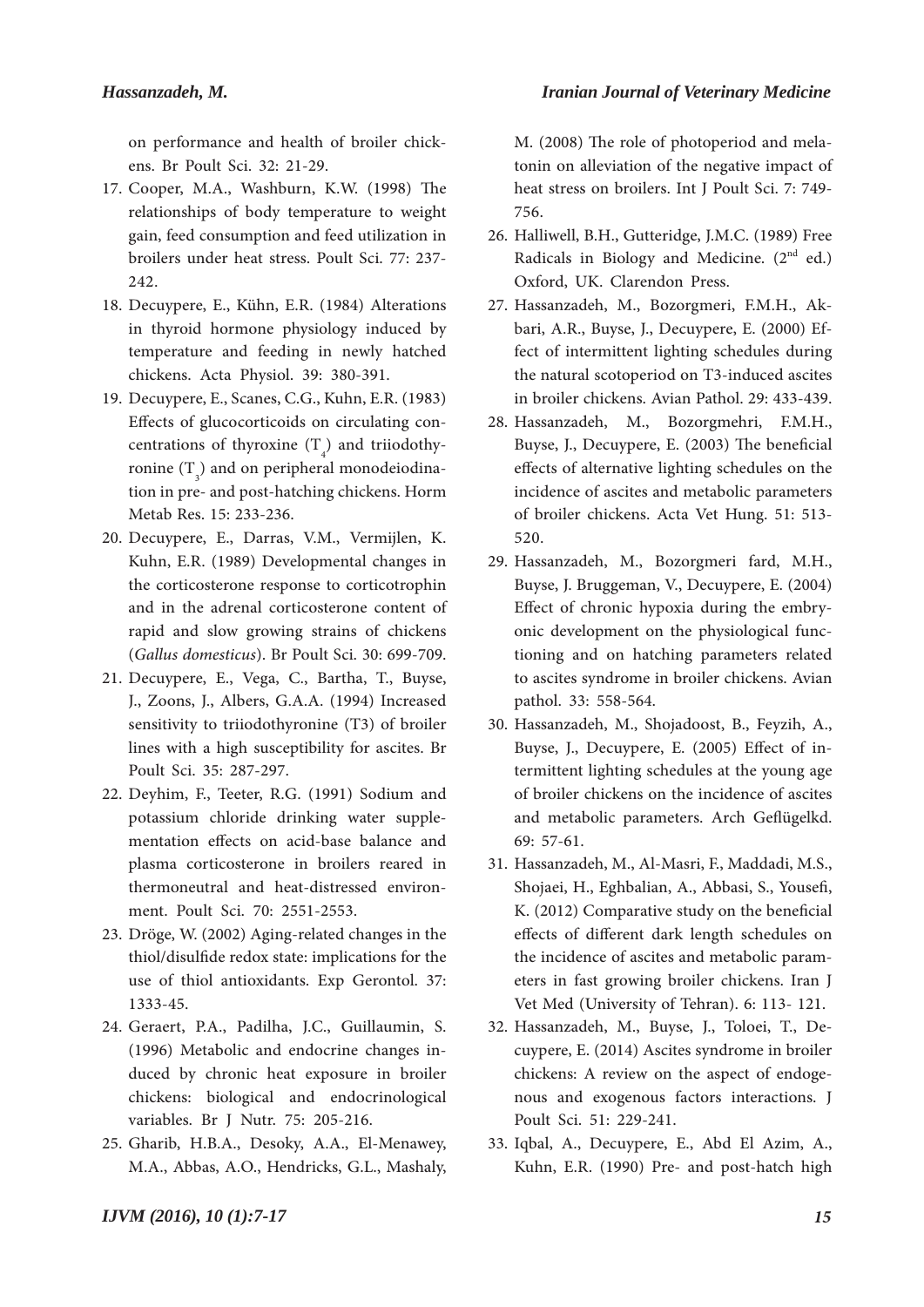temperature exposure affects the thyroid hor- mones and corticosterone response to acute heat stress in growing chickens (*Gallus domes� ticus*). J Therm Biol. 15: 149-153.

- lated disorders and other metabolic disease of poultry-a review. Vet J. 169: 350-369. 34. Julian, R.J. (2005) Production and growth re-
- 35. Kusandi, E., Djulardi, A. (2011) Physiological dynamics of broilers at various environmental temperatures. Int J Poult Sci. 10: 19-22.
- Lara, L.J., Rostagno, M.H. (2013) Impact of 36. heat stress on poultry production. Animals. 3: 356-369.
- 37. Lin, H., Du, R., Zhang, Z.Y. (2000) The peroxidation in tissues of heat-stress broilers. Asian-Aust J Anim Sci. 13: 1373-1376.
- idative stress induced by corticosterone ad-<br>ministration in broiler chickens (*Gallus gallus domesticus*) 1. Chronic exposure. Comp Bio- chem Physiol B. 139: 737-744. 38. Lin, H., Decuypere, E., Buyse, J. (2004a) Ox-
- dative stress induced by corticosterone administration in broiler chickens (*Gallus gallus do-*<br>*mesticus*) 2. Short-term effect. Comp Biochem Physiol B. 139: 745-751. 39. Lin, H., Decuypere, E., Buyse, J. (2004b) Oxi-
- Lin, H., Jiao., Buyse, J., Decuypere, E. (2006a) 40. Strategies for preventing heat stress in Poultry, World's Poult. Sci. J. 62: 71-89.
- 41. Lin, H., Decuypere, E., Buyse, J. (2006) Acute heat stress induces oxidative injury in broiler chickens. Comp Biochem Physiol A. 144: 11- 17.
- 42. Mahmoud, K., Edens, F.W. (2003) Influence of selenium sources on age-related and mild heat stress-related changes of blood and liver gluta- thione redox cycle in broiler chickens (*Gallus domesticus*). Comp Biochem Physiol Part B. 136: 921-934.
- May, J.D., Deaton, J.W., Reece, F.N., Branton, 43. S.L. (1986) Effect of acclimation and heat stress on thyroid hormone concentration. Poultry Sci. 65: 1211-1213.
- Naughton, M.P., Henderson, A., Mirabelli, 44. M.C, Kaiser, R., Wilhelm, J.L., Kieszak, S.M.

(2002) Heat-related mortality during a 1999 heat wave in Chicago. Am J Prev Med. 22: 221-227.

- National Research Council. Subcommittee on 45. Poultry, N. (1994) Nutrient requirements of poultry. National Academies Press. Washing-<br>ton, USA.
- fect of exogenous melatonin on growth and energy metabolism of chickens. Nutr Res. 9: 69-81. 46. Osei, P., Robbins, K.R., Shirley, H.V. (1989) Ef-
- Ozturk, G., Coskun, S., Erbas, G. (2002) Effect 47. of melatonin treatment on serum and tissue zinc levels in rats. J Trace Elem Exp Med. 15: 1-8.
- tonin: a peroxyl radical scavenger more effec-<br>tive than vitamin E. Life Sci. 55: 271-276. 48. Pieri, C., Marra, M., Moroni, F. (1994) Mela-
- Rasmussen, D.D., Marck, B.T., Boldt, B.M., 49. Yellon, S.M., Matsumoto, A.M. (2003) Suppression of hypothalamic pro-opiomelanocortin (POMC) gene expression by daily melatonin supplementation in aging rats. J Pineal Res. 34: 127-33.
- Sanotra, G., Damkjer, S., Lund, J., Vestergaard, 50. K.S. (2002) Influence of light-dark schedules and stocking density on behaviour, risk of leg problems and occurrence of chronic fear in broilers. Br Poult Sci. 43: 344-354.
- Sahin, N., Onderci, M., Sahin, K., Smith, M.O. 51. (2003) Melatonin supplementation can ame- liorate the detrimental effects of heat stress on performance and carcass traits of Japanese quail. Biol Trace Elem Res. 96: 169-172.
- Siegel, H.S. (1995) Stress, strain, and resis- tance. Br Poult Sci. 36: 3-22. 52.
- Star, L., Decuypere, E., Parmentier, H.K., 53. Kemp, B. (2008) Effect of single or combined climatic and hygienic stress in four layer lines: 2. Endocrine and oxidative stress responses. Poult Sci. 87: 1031-1038.
- Stub, C., Vestegaard, K.S. (2001) Influence of 54. zinc bacitracin, light regimen and dustbathing on the health and welfare of broiler chickens. Br Poult Sci. 42: 564-568.